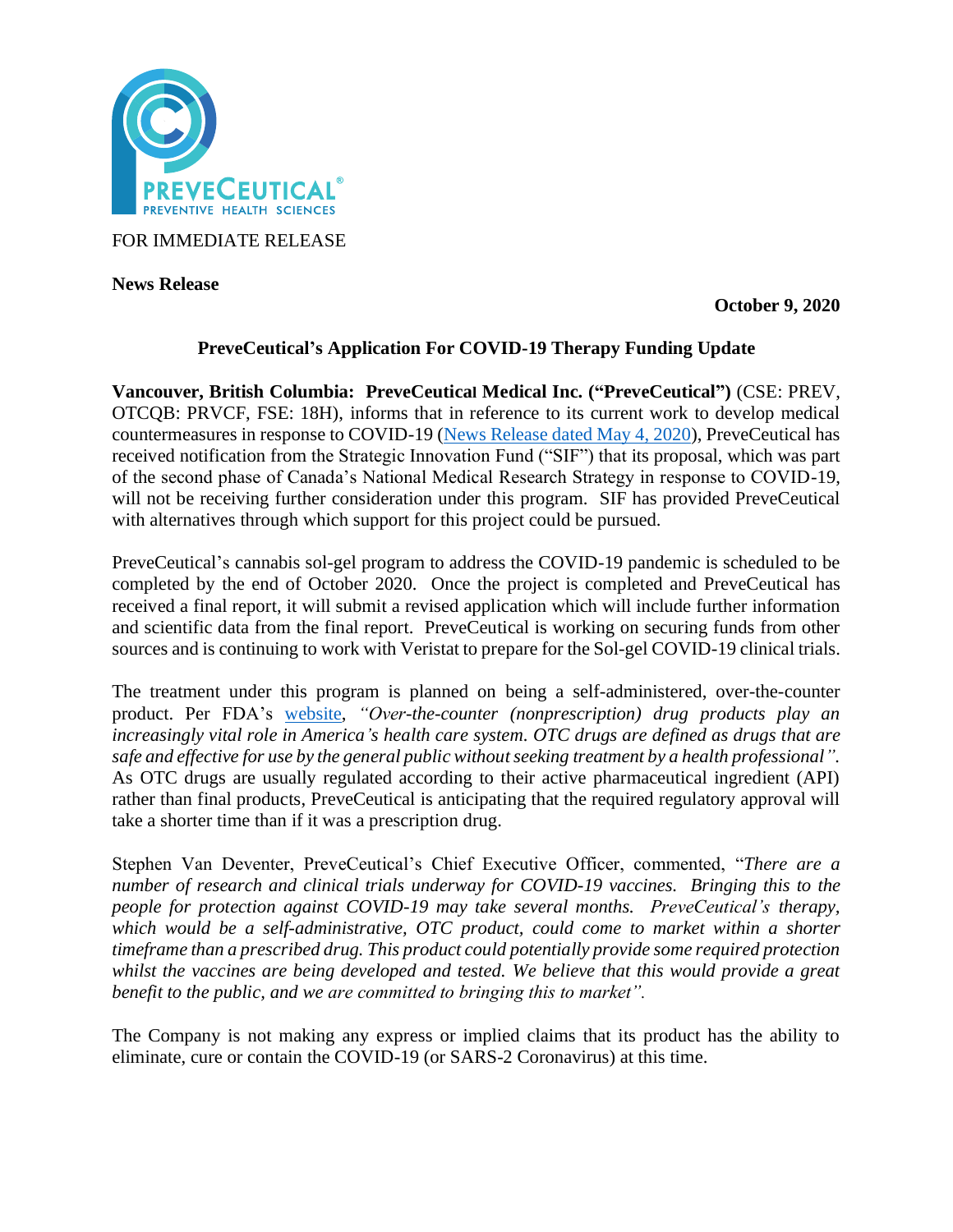### *About PreveCeutical*

PreveCeutical is a health sciences company that develops innovative options for preventive and curative therapies utilizing organic and nature identical products.

PreveCeutical aims to be a leader in preventive health sciences. The Company's current research and development programs include dual gene curative and preventive therapies for diabetes and obesity; the Cannabidiols Sol-gel Program aiming to provide relief across a range of indications from pain, inflammation, seizures, and neurological disorders; Nature Identical™ peptides for the treatment of various ailments; non-addictive analgesic peptides as a replacement to the highly addictive analgesics such as morphine, fentanyl and oxycodone; and a therapeutic product for treating athletes who suffer from concussions (mild traumatic brain injury).

For more information about PreveCeutical please visit our website [www.PreveCeutical.com](http://www.preveceutical.com/) or follow us on [Twitter](http://twitter.com/PreveCeuticals) and [Facebook.](http://www.facebook.com/PreveCeutical)

# *On behalf of the Board of Directors of PreveCeutical*

*Stephen Van Deventer, Chairman and Chief Executive Officer*

# *For further information, please contact:*

*Stephen Van Deventer at telephone: +1 604 306 9669*

*Or, Investor Relations* [ir@preveceutical.com](mailto:ir@preveceutical.com)

### *Forward-Looking Statements:*

This news release contains forward-looking statements and forward-looking information (collectively, "forwardlooking statements") within the meaning of applicable Canadian and U.S. securities legislation, including the United States Private Securities Litigation Reform Act of 1995. All statements in this news release that are not purely historical are forward-looking statements and include any statements regarding beliefs, plans, expectations and orientations regarding the future including, without limitation, the completion of the Program Extension and the successful development of CBD sol-gel formulations which have the ability to reduce the possibility of coronavirus infections, including COVID-19, the anticipated timing of the development of a vaccine for COVID-19, and the continued research interests of PreveCeutical, PreveCeutical's anticipated business plans, and its prospects of success in executing its proposed plans. Often, but not always, forward-looking statements can be identified by words such as "will", "pro forma", "plans", "expects", "may", "should", "budget", "schedules", "estimates", "forecasts", "intends", "anticipates", "believes", "potential", "proposes" or variations of such words including negative variations thereof and phrases that refer to certain actions, events or results that may, could, would, might or will occur or be taken or achieved. Forward-looking statements are based on certain assumptions regarding PreveCeutical, including expected growth, results of operations, including PreveCeutical's research and development activities, performance, industry trends, growth opportunities, anticipated time periods for the development of a vaccine for COVID-19, that PreveCeutical will be granted requisite expedited approvals by world health agencies for the results of the Program Extension, and that PreveCeutical will be able to obtain the financing required to carry out the Program Extension, retain and attract qualified research personnel and obtain and/or maintain the necessary intellectual property rights needed to carry out future business activities.

Actual results could differ from those projected in any forward-looking statements due to numerous factors including, risks and uncertainties relating to: complexities and delays in connection with research and development activities and the actual results of research and development activities including the successful development of CBD sol-gel formulations which have the ability to reduce the possibility of infections from coronaviruses, including COVID-19;